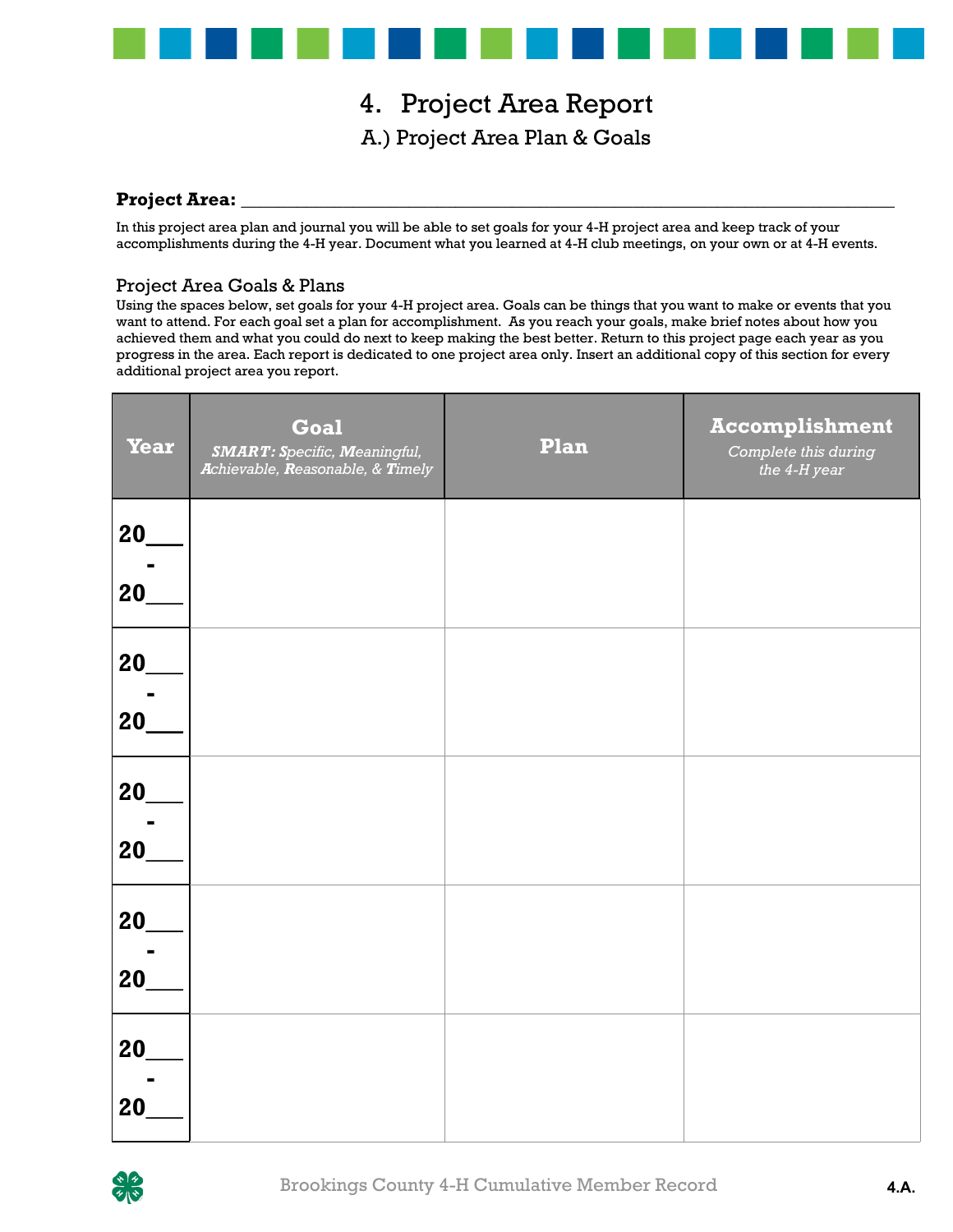

### 4. Project Area Report A.) Project Area Plan & Goals Continued

### **Project Area:** \_\_\_\_\_\_\_\_\_\_\_\_\_\_\_\_\_\_\_\_\_\_\_\_\_\_\_\_\_\_\_\_\_\_\_\_\_\_\_\_\_\_\_\_\_\_\_\_\_\_\_\_\_\_\_\_\_\_\_\_\_\_\_\_\_\_\_\_\_\_\_\_

| <b>Year</b> | <b>Goal</b><br><b>SMART: Specific, Meaningful,</b><br>Achievable, Reasonable, and Timely | Plan | <b>Accomplishment</b><br>Complete this during the 4-H year |
|-------------|------------------------------------------------------------------------------------------|------|------------------------------------------------------------|
| 20<br>20    |                                                                                          |      |                                                            |
| 20<br>20    |                                                                                          |      |                                                            |
| 20          |                                                                                          |      |                                                            |
| 20<br>20    |                                                                                          |      |                                                            |
| 20          |                                                                                          |      |                                                            |
| $20_$<br>20 |                                                                                          |      |                                                            |
| 20<br>20    |                                                                                          |      |                                                            |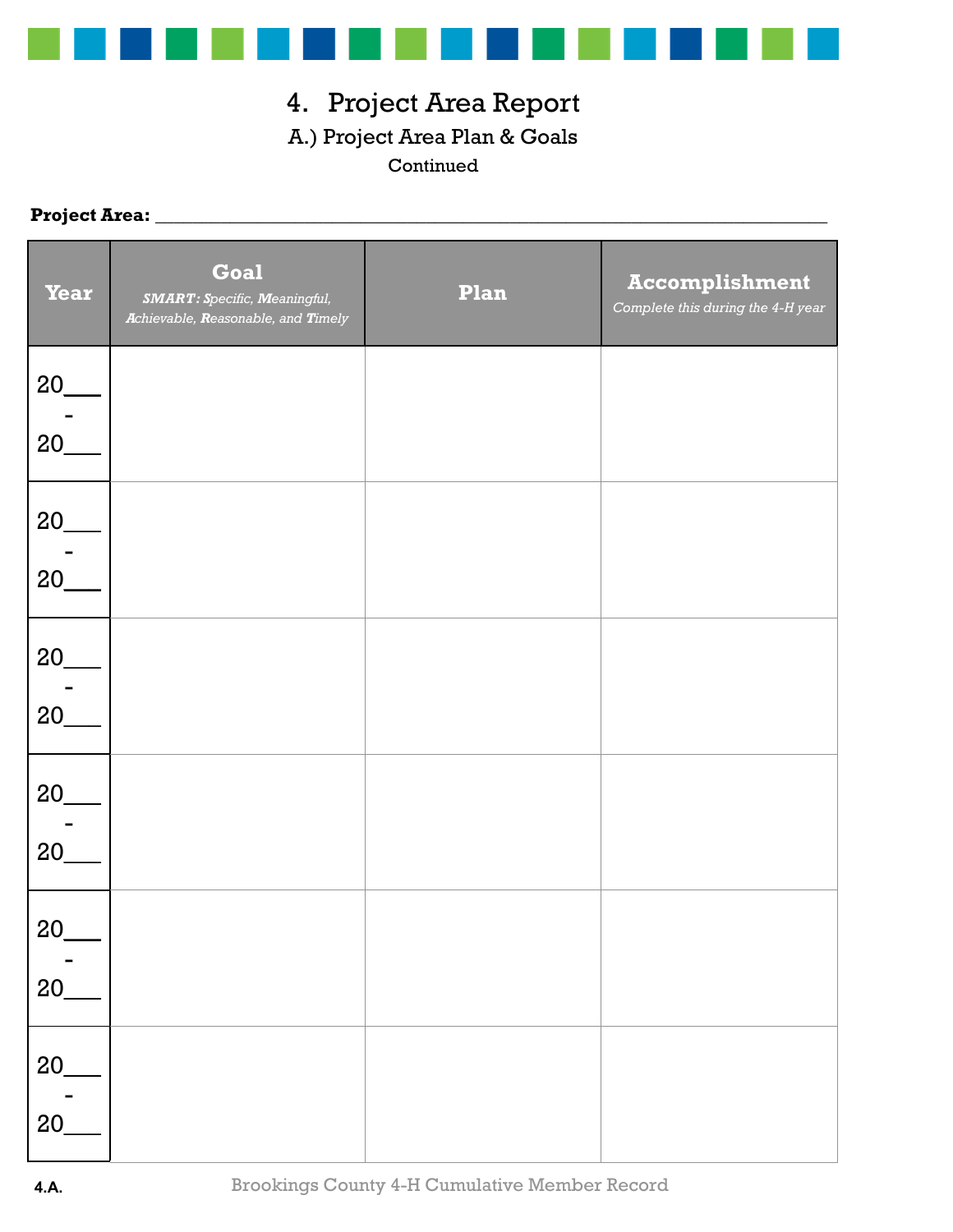

## 4. Project Area Report

B.) Project Accomplishments

#### Project Area:

Begin with your first year in 4-H. Identify the project area at the top of the page, ie Music/Dance. Between each 4-H year, indicate the 4-H year as a two year span and write **NEW 4-H YEAR** to indicate when there is a new year beginning. List the display or animal exhibits you exhibited at **County** (C), **State** (S), **National** (N), or **Other** (O) events. Place a check (√ ) in the proper column if no ribbons were awarded. If ribbons were awarded, indicate the ribbon with a **P** - purple, **B** - blue, **R** - red, and **W** - white. To indicate a Grand Champion use **GC** and Reserve Champion use **RC**. Use the last column for any other comments. Non 4-H exhibits may also be included.

| <b>Date</b> |                                                                                        | Level & Ribbon           |                          |                          |                          |                       |  |
|-------------|----------------------------------------------------------------------------------------|--------------------------|--------------------------|--------------------------|--------------------------|-----------------------|--|
|             | <b>Exhibit and Event</b>                                                               |                          | S                        | $\mathbf N$              | $\bullet$                | <b>Other Comments</b> |  |
|             | - NEW 4-H YEAR 20___ <sup>___</sup> 20___ <sup>_____</sup><br>$\overline{\phantom{0}}$ | $\overline{\phantom{m}}$ | $\overline{\phantom{m}}$ | $\overline{\phantom{m}}$ | $\overline{\phantom{m}}$ |                       |  |
|             |                                                                                        |                          |                          |                          |                          |                       |  |
|             |                                                                                        |                          |                          |                          |                          |                       |  |
|             |                                                                                        |                          |                          |                          |                          |                       |  |
|             |                                                                                        |                          |                          |                          |                          |                       |  |
|             |                                                                                        |                          |                          |                          |                          |                       |  |
|             |                                                                                        |                          |                          |                          |                          |                       |  |
|             |                                                                                        |                          |                          |                          |                          |                       |  |
|             |                                                                                        |                          |                          |                          |                          |                       |  |
|             |                                                                                        |                          |                          |                          |                          |                       |  |
|             |                                                                                        |                          |                          |                          |                          |                       |  |
|             |                                                                                        |                          |                          |                          |                          |                       |  |
|             |                                                                                        |                          |                          |                          |                          |                       |  |
|             |                                                                                        |                          |                          |                          |                          |                       |  |
|             |                                                                                        |                          |                          |                          |                          |                       |  |

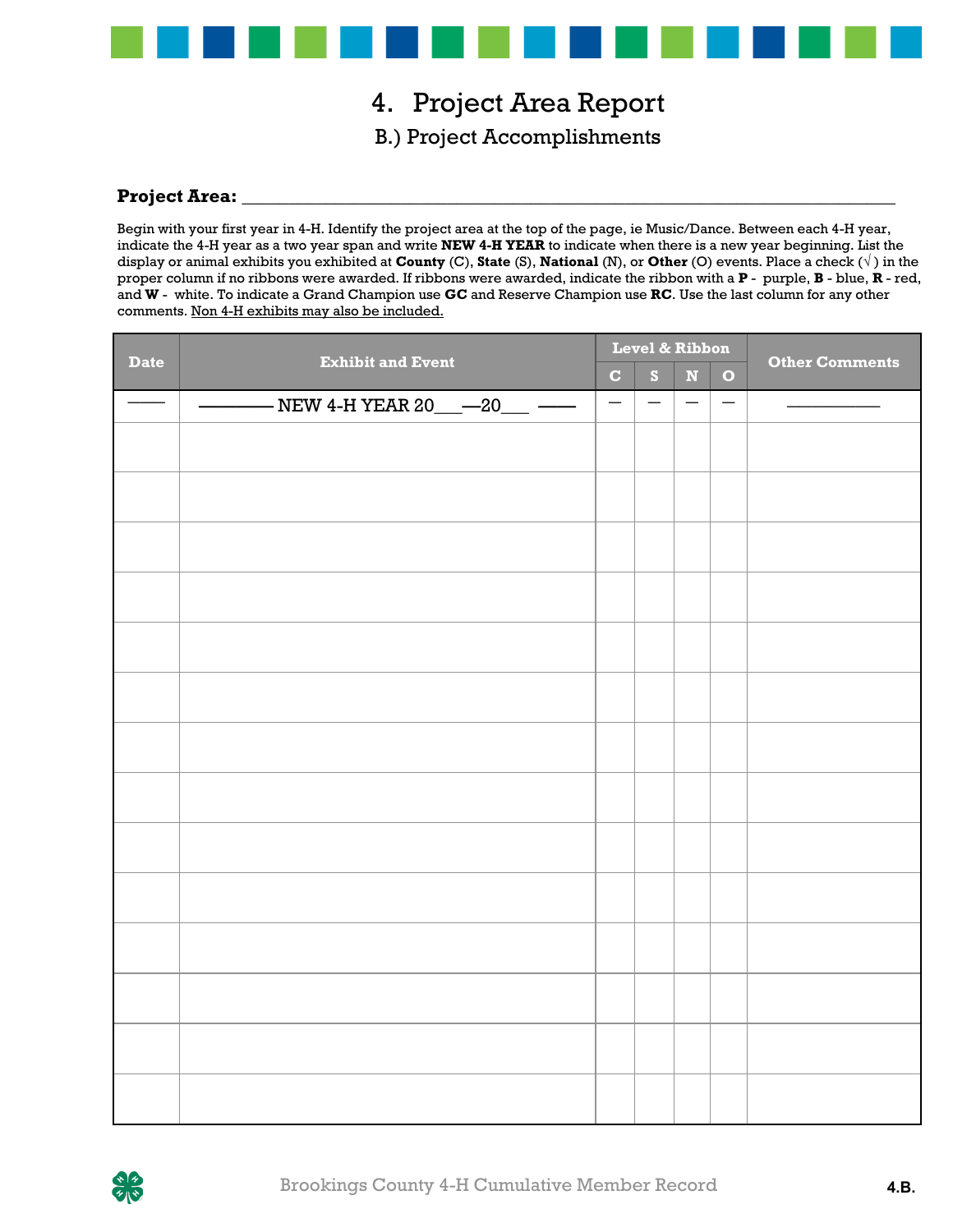

# 4. Project Area Report

### B.) Project Accomplishments

### Continued

### **Project Area:** \_\_\_\_\_\_\_\_\_\_\_\_\_\_\_\_\_\_\_\_\_\_\_\_\_\_\_\_\_\_\_\_\_\_\_\_\_\_\_\_\_\_\_\_\_\_\_\_\_\_\_\_\_\_\_\_\_\_\_\_\_\_\_\_\_\_\_\_\_\_\_\_

| <b>Date</b> | <b>Exhibit and Event</b> |              | Level & Ribbon |             |              | Other Comments |  |  |
|-------------|--------------------------|--------------|----------------|-------------|--------------|----------------|--|--|
|             |                          | $\mathbf{C}$ | $\mathbf{s}$   | $\mathbf N$ | $\mathbf{o}$ |                |  |  |
|             |                          |              |                |             |              |                |  |  |
|             |                          |              |                |             |              |                |  |  |
|             |                          |              |                |             |              |                |  |  |
|             |                          |              |                |             |              |                |  |  |
|             |                          |              |                |             |              |                |  |  |
|             |                          |              |                |             |              |                |  |  |
|             |                          |              |                |             |              |                |  |  |
|             |                          |              |                |             |              |                |  |  |
|             |                          |              |                |             |              |                |  |  |
|             |                          |              |                |             |              |                |  |  |
|             |                          |              |                |             |              |                |  |  |
|             |                          |              |                |             |              |                |  |  |
|             |                          |              |                |             |              |                |  |  |
|             |                          |              |                |             |              |                |  |  |
|             |                          |              |                |             |              |                |  |  |
|             |                          |              |                |             |              |                |  |  |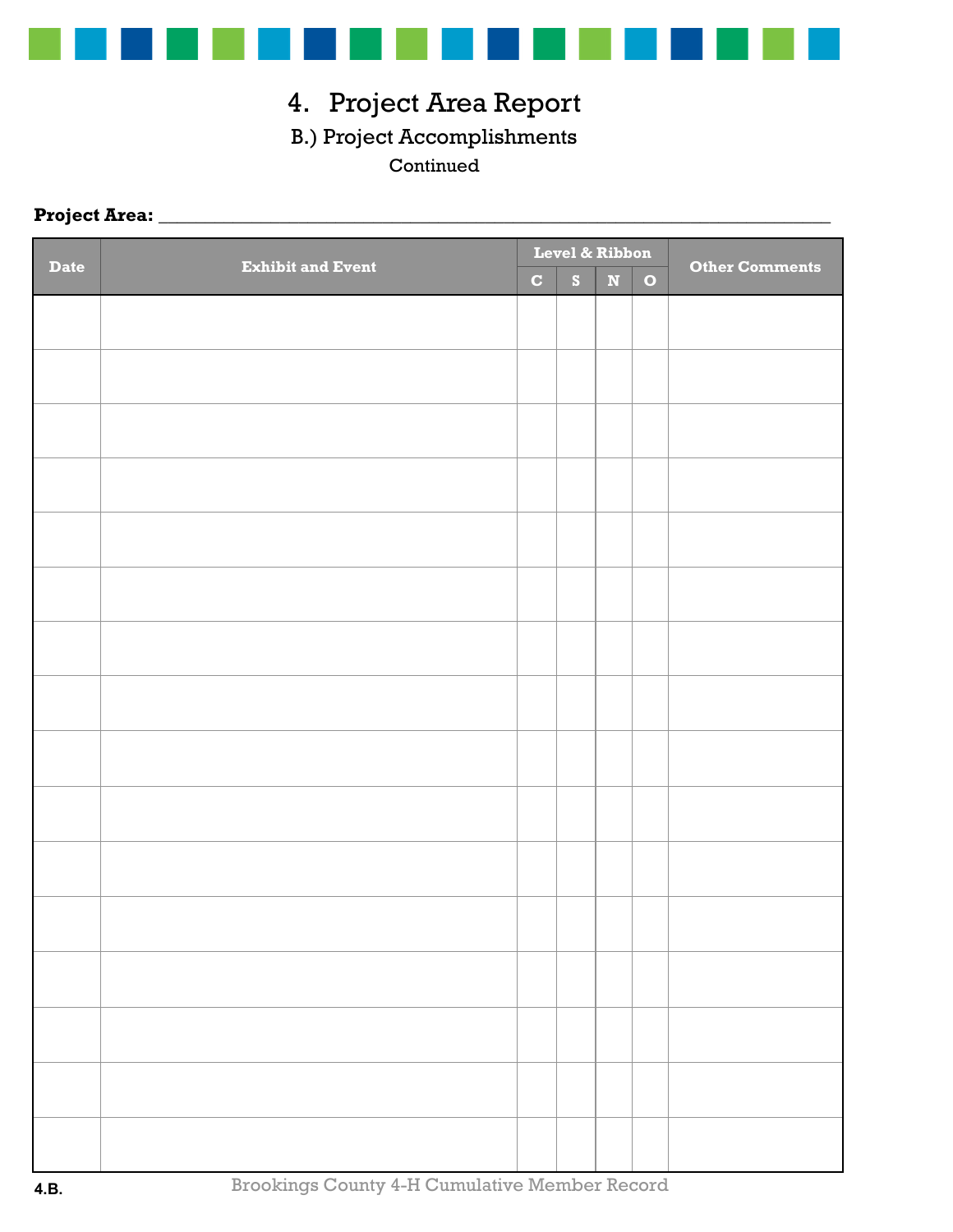

### 4. Project Area Report 4. Project Area Report C.) Project Area Youth in Action/Awards C.) Project Area Youth in Action/Awards

#### **Project Area:** \_\_\_\_\_\_\_\_\_\_\_\_\_\_\_\_\_\_\_\_\_\_\_\_\_\_\_\_\_\_\_\_\_\_\_\_\_\_\_\_\_\_\_\_\_\_\_\_\_\_\_\_\_\_\_\_\_\_\_\_\_\_\_\_\_\_\_\_\_\_\_\_ **Project Area:** \_\_\_\_\_\_\_\_\_\_\_\_\_\_\_\_\_\_\_\_\_\_\_\_\_\_\_\_\_\_\_\_\_\_\_\_\_\_\_\_\_\_\_\_\_\_\_\_\_\_\_\_\_\_\_\_\_\_\_\_\_\_\_\_\_\_\_\_\_\_\_\_

Record participation in all Youth in Action events and awards that are relevant to the project area. <u>Non 4-H sponsored events</u> and awards may also be included. List the name in the event/award column of the table. For events, add supplemental information i.e. recipe title, presentation type, presentation title, award sponsor, recognition event title, etc. in the description column. For awards, the description information should indicate the type (recognition, medal, trophy, plaque, trip, scholarship, etc.), why it was received (record, judging, exhibiting, etc.), and from where/whom it was awarded. Record participation in all Youth in Action events and awards that are relevant to the project area. Non 4-H sponsored events

#### **Youth in Action Events include: Youth in Action Events include:**

- Fashion Revue Fashion Revue
- Special Foods Special Foods
- Showmanship Showmanship
- Public Presentations (*Demonstrations, Illustrated Talks, Project "Whys", Public Speaking)* Public Presentations (*Demonstrations, Illustrated Talks, Project "Whys", Public Speaking)*
- *Horse Quiz Bowl & Hippology Horse Quiz Bowl & Hippology*
- Judging *(Consumer Decision Making \*, Dairy, Horse Horticulture, Livestock, Poultry)*
- Skill-a-thon (*Consumer Decision Making\*, Horticulture, Livestock, Rabbit)* Skill-a-thon (*Consumer Decision Making\*, Horticulture, Livestock, Rabbit)*

\* Consumer Decision Making consists of Child Development, Clothing & Textiles, Foods & Nutrition, and Home Environment.

Indicate whether it was a 4-H County (C), State (S), National (N), event/award or Other (O). Place a check ( $\sqrt{}$ ) in the proper column if no ribbons were awarded. If ribbons were awarded, indicate the ribbon with a  $P$ - purple,  $B$ - blue,  $R$ - red, and  $\bm{W}$  - white. To specify Grand Champion use  $\bm{G}\bm{C}$  and Reserve Champion use  $\bm{R}\bm{C}$ .

| <b>Date</b> | <b>Youth In Action Event or</b>  | <b>Description</b> | Level & Ribbon           |   |             |           |  |
|-------------|----------------------------------|--------------------|--------------------------|---|-------------|-----------|--|
|             | <b>Award, Honor, Recognition</b> |                    |                          | S | $\mathbf N$ | $\bullet$ |  |
|             | New 4-H                          |                    | $\overline{\phantom{0}}$ |   |             |           |  |
|             |                                  |                    |                          |   |             |           |  |
|             |                                  |                    |                          |   |             |           |  |
|             |                                  |                    |                          |   |             |           |  |
|             |                                  |                    |                          |   |             |           |  |
|             |                                  |                    |                          |   |             |           |  |
|             |                                  |                    |                          |   |             |           |  |
|             |                                  |                    |                          |   |             |           |  |
|             |                                  |                    |                          |   |             |           |  |
|             |                                  |                    |                          |   |             |           |  |
|             |                                  |                    |                          |   |             |           |  |
|             |                                  |                    |                          |   |             |           |  |
|             |                                  |                    |                          |   |             |           |  |
|             |                                  |                    |                          |   |             |           |  |
|             |                                  |                    |                          |   |             |           |  |